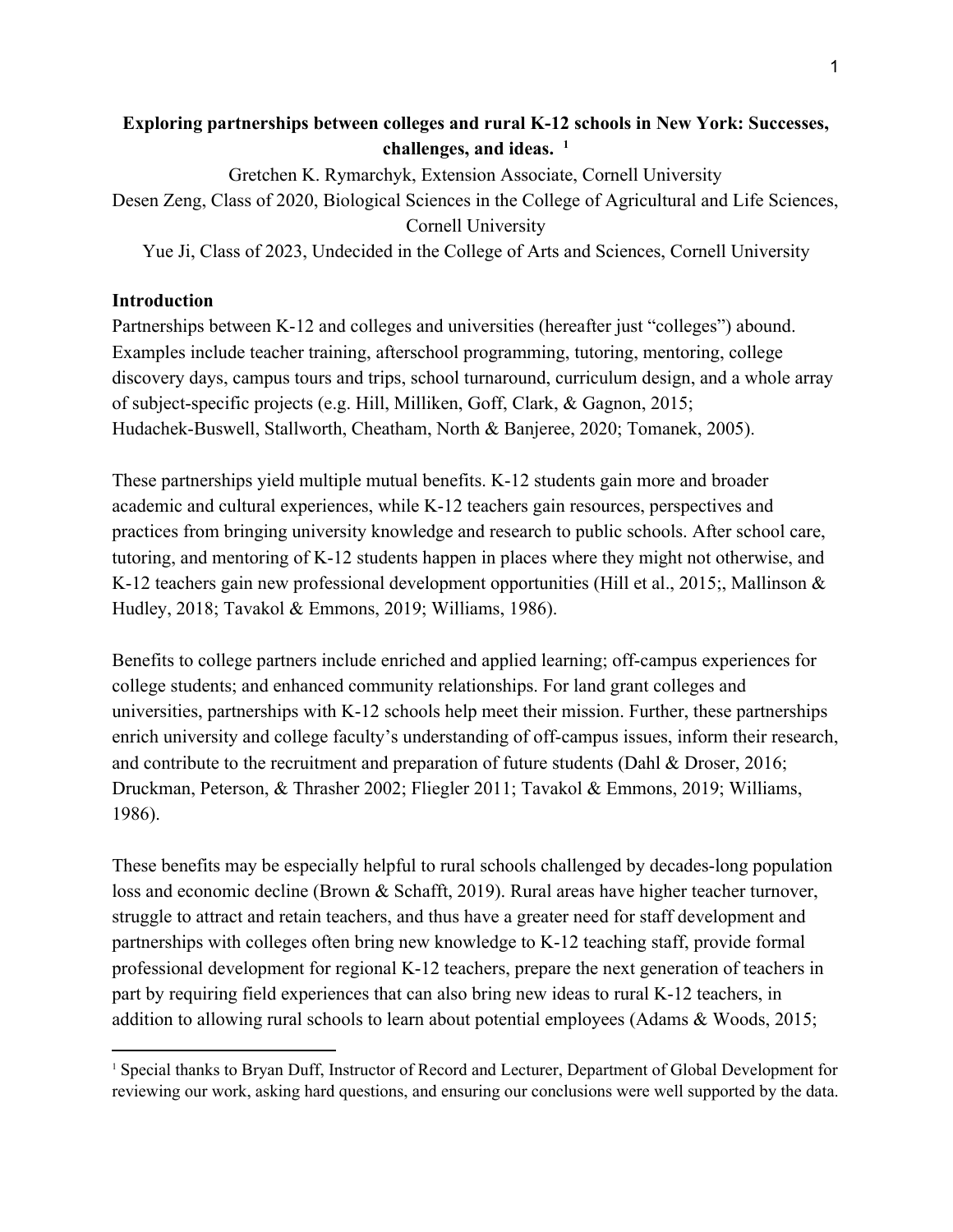Hammer, Hughes, McClure, Reeves & Salgado, 2005; Mallinson & Hudley, 2018; Winslow, Smith & Dickerson, 2014).

Rural schools often have smaller budgets and are left to cut programming that might be routine offerings for other schools, such as athletics, the arts, and clubs that provide extra-curricular cultural and academic enrichment opportunities to students (Kabaker, 2012; Richard & Hoff 2003). Partnerships with colleges often provide exactly these experiences, as with Science Olympiad, trips to campus for performances, sports camps, tutoring, mentoring, and afterschool programming (Bryan & Sims, 2014; Hill, Milliken, Goff, Clark, & Gagnon, 2015; Tomanek, Moreno, Elgin, Flowers, & May, 2005).

While rural high school graduation rates and standardized test scores average higher than suburban and urban counterparts, their college attendance and completion rates are lower (Marcus & Krupnick, 2017; Nadworney & Marcus, 2018; Showalter, Hartman, Johnson & Klein, 2019). Rural families have higher poverty rates, and may not have the resources to send their children to college; however, many colleges and universities offer course credit for high school students by training K-12 teachers in delivering freshman-level curriculum to their students. More recently, some partnerships are exploring delivering a two-year college diploma to high school students who successfully complete specific curricula. Many of these opportunities for high school students are much less expensive, and sometimes free, thus reducing overall college costs (Zinth, 2014).

 Among reasons rural students do not complete college, feeling overwhelmed by unfamiliarity in physical and social contexts is not uncommon (Carr & Kefalas, 2009; Jablonski & Vigeant, 2014; Marcus & Krupnick, 2017; Nadworney & Marcus, 2018). An important impact of partnerships between colleges and specifically **rural** K-12s is the exposure of rural students to college students and cultures. Positive experiences with people different from ourselves increase understanding and compassion, and increases the likelihood that we will choose to interact with them in a positive manner again (Booth & Graves, 2018). When rural schools can partner with colleges for campus visits and other activities that allow K-12 and college students to intermingle, or work together on a project, or get to know each other in a personal way, this may increase K-12 students' positive experiences with interpersonal diversity and college culture and improve outcomes for them in terms of college, career, and civic success (Jablonski & Vigeant, 2014; Spencer-Oatey & Dauber, 2019; Tucker, 2010).

The Rural Schools Association of New York (RSA), in collaboration with Cornell University, explored how rural schools might initiate partnerships with colleges, especially those where K-12 students can form personal relationships with college students. Further, we explore the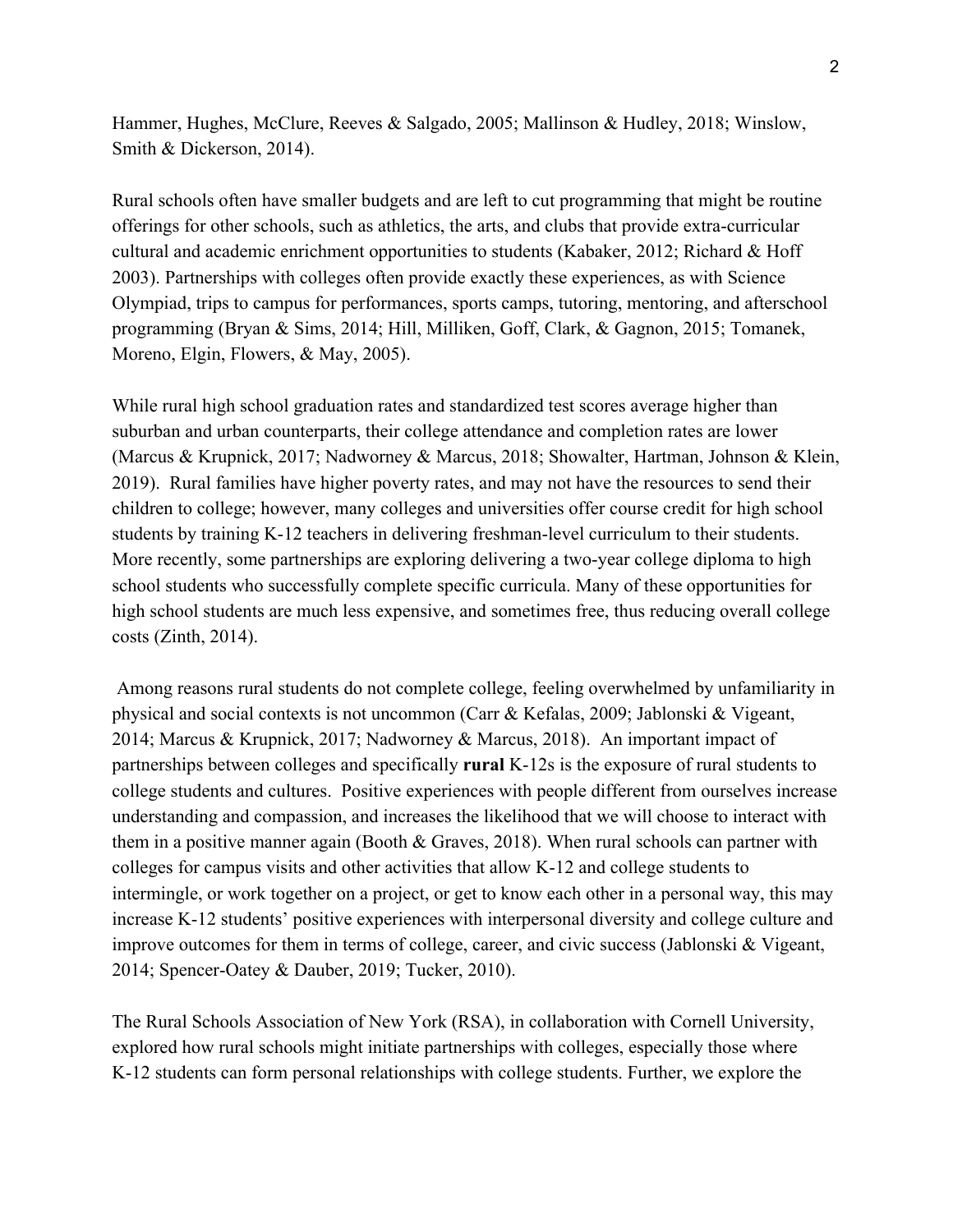process of K-12 initiated partnerships, perceived benefits and challenges from K-12 and college perspectives, and lessons learned for how K-12 might successfully initiate these in the future.

### **Methodology**

#### *Design*

In order to learn whether and where rural K-12 partnerships with colleges were happening, we took an exploratory approach using qualitative surveys and interviews. Our target population was college academic administrators and rural K-12 schools in New York State. Our goal was to learn how to help rural schools increase opportunities for partnerships with colleges in their localities, particularly those with opportunities for K-12 and college students to interact one-on-one or in small groups.

#### *Survey and Interviews*

Surveys comprising both open-ended and multiple-choice questions were created using Qualtrics online survey software. The surveys were designed to be completed in about ten minutes, and included questions that focused on (1) describing the program or project that connects public school students and college students, (2) locations where the interactions occurred and obstacles to increasing the distance, (3) benefits and challenges of the project/program, (4) advice for public schools that are interested in initiating partnerships with colleges. Each survey allowed respondents to enter information for up to five partnerships. Two variations of the survey were created, tailored to each target group: one for K-12 faculty and one for college faculty. Content was consistent for both surveys; only wording and context were adjusted for relevancy to each audience.

A survey link was emailed with a cover letter describing the project and survey length, giving a two-week window for completion. Two reminders were sent to each group during this window. While the K-12 surveys were only sent to rural districts, the cover letter for the college survey indicated our interest was mainly in rural partnerships, with the intent that respondents would filter themselves in or out as appropriate. Additionally, both surveys' cover letters stated we were specifically interested in "projects and programs where college students (undergraduate and/or graduate) interact one-on-one or in small groups with K-12 students in NY." This was also to help respondents determine whether they had relevant information to contribute.

An interview guide was established to include questions consistent with those in the surveys, but designed to collect richer data by probing for relevant details. All interviewers underwent training to increase consistency and reduce personal bias while interviewing respondents. Survey respondents were key informants selected for convenience and known to have information on the topics of interest.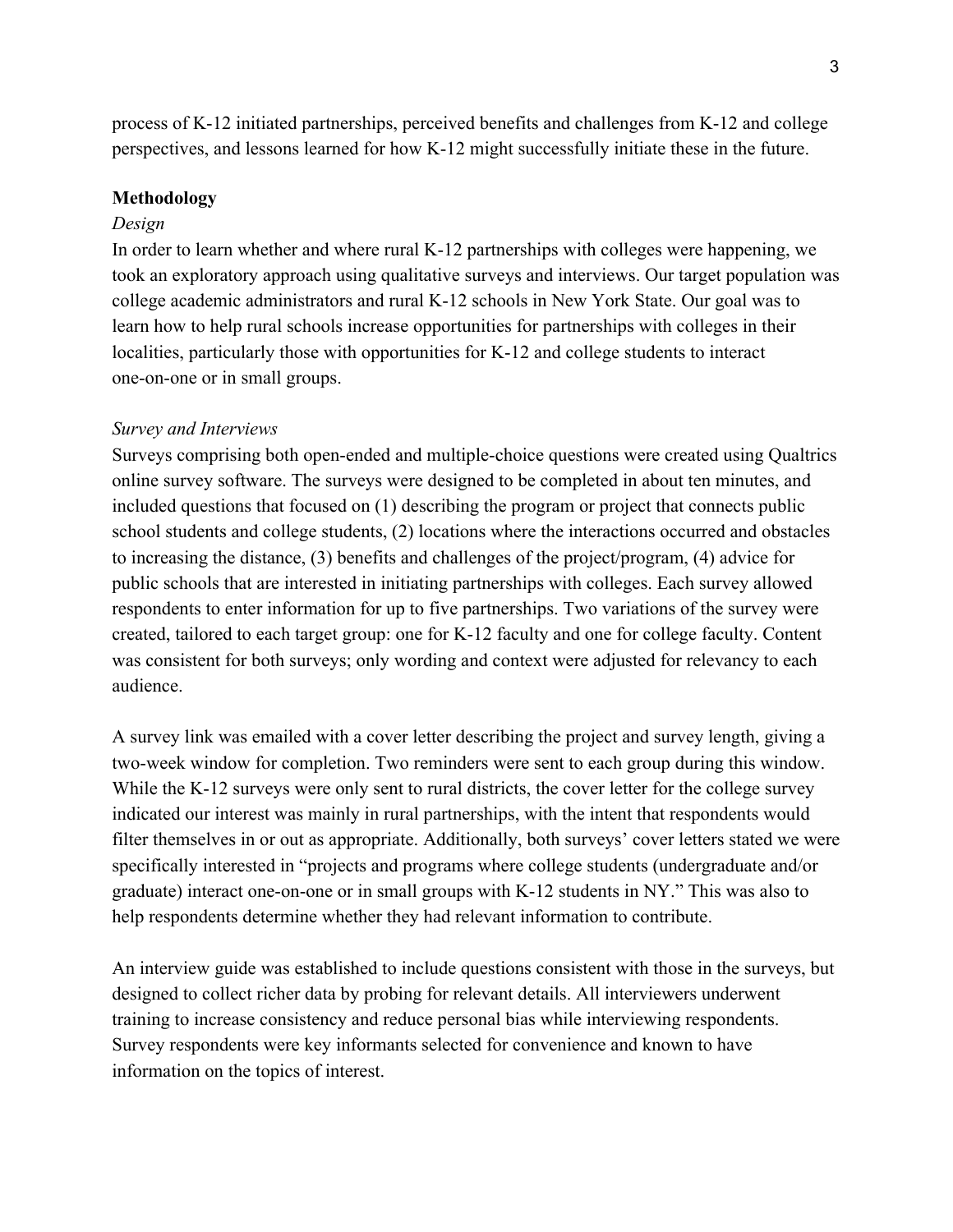#### *Sampling and Participants*

Not knowing how many or where partnerships might be happening between rural K-12 schools and colleges in New York, we relied on the Rural Schools Association of New York (RSA) to contact their member schools, which they believed to be nearly 90% of small and rural K-12 schools in the state. Thus we sent the K-12 survey to a list of 312 rural schools via the RSA's newsletter mailing list, which reaches 662 individuals.

To find colleges in New York, a database comprising all New York colleges and universities was generated with data from College Explorer, National Center for Education Statistics (Institute for Education Sciences, 2020). We generated a list of 229 public and private non-profit four-year colleges. From this list we excluded the City University of New York(CUNY) and other colleges in New York City and prioritized academic (non-theological) colleges. We found contact information for academic deans and/or provosts for the colleges on their websites. This resulted in a list of 82 people from 49 different colleges in New York to whom surveys were sent.

Five interviews were conducted with participants who had a program or project that brings public school students into contact with college/university students within the time period August 1, 2017 - present. One of the interviews was by request from a survey respondent that wanted to give more information than the survey allowed. All participants interviewed represent a convenience sample that the research team had easy access to and were known key informants possessing relevant information. Interviews were done to further develop context and gain details not available in the survey data, and to see if there were significant issues missed by the surveys.

# *Mapping*

The purpose of this study is to inform rural K-12 schools how to initiate partnerships with colleges and universities near them. In order to help K-12 schools see all nearby options, we created a map of New York school district borders and pins for college locations throughout

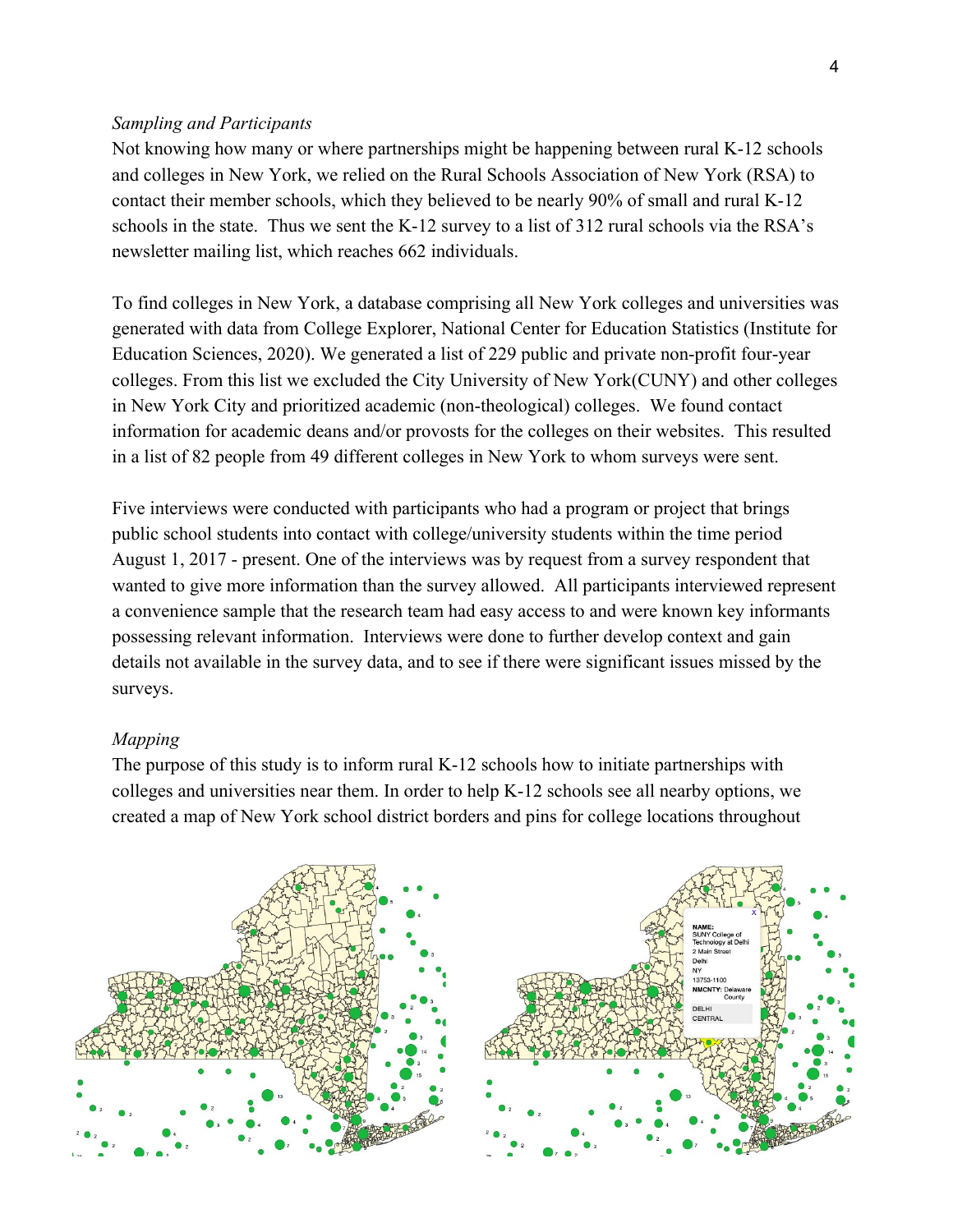New York and into nearby states. We found location data on school districts in New York State GIS Clearinghouse (2020) and mapped the points for all colleges (including two-year institutions) using data from Institute of Education Sciences, National Center for Education Statistics (2020). We also included colleges in contiguous states that were close to New York's borders. The map was processed using QGIS and the final interactive version allows clustering and detailed information of higher institutions and school districts to be displayed when the mouse is hovering above the dots or the areas.

#### **Data Analysis**

Three researchers independently cleaned separate copies of the survey data, then compared results for consistency. The team then each looked through survey responses for patterns, discrepancies and surprises. The team compared and discussed our individual findings, and settled on common understandings of the data. This was fairly straightforward and no significant disagreements occurred within the team. Data from the five interviews were analyzed in the context of the survey data to identify areas of agreement and disagree. In the end interview data largely confirmed survey data. If there had been one or two surveys or interviews that stood out as markedly different from the others, we would have done more work to figure out why (eg. are the just different programs, or was something missed in the surveys because we were not asking the right questions). Using thematic analysis, we generated a list of observations and recommendations for facilitating partnerships between rural K-12 schools and colleges. The team engaged in "peer debriefing" (Guba & Lincoln, 1989) to review the raw data with the team's conclusions to determine whether linkages were clear and logical, recommendations were tied to findings, and to explore other interpretations of the data.

#### **Results**

The college survey was sent to 82 individual faculty members at 49 institutions across New York. We received 10 responses detailing a total of 11 examples of partnerships. RSA sent the K-12 survey to 662 individuals at 312 rural school districts across New York. We received 12 responses containing 16 examples of partnerships. Upon closer examination, we found that one example was reported in both surveys, leaving a total of 26 unduplicated examples.

### *Results from College Surveys*

College survey results indicated all programs reported were initiated by the college, and all but one involved one-on-one or small group interactions with college students. Eight out of the eleven programs reported by colleges involved rural schools. Eight programs also took place on the K-12 campus, the remaining three took place on college campuses. Types of programs included writing, art, communication, STEM, adolescent development, curriculum development, tutoring, and afterschool programs.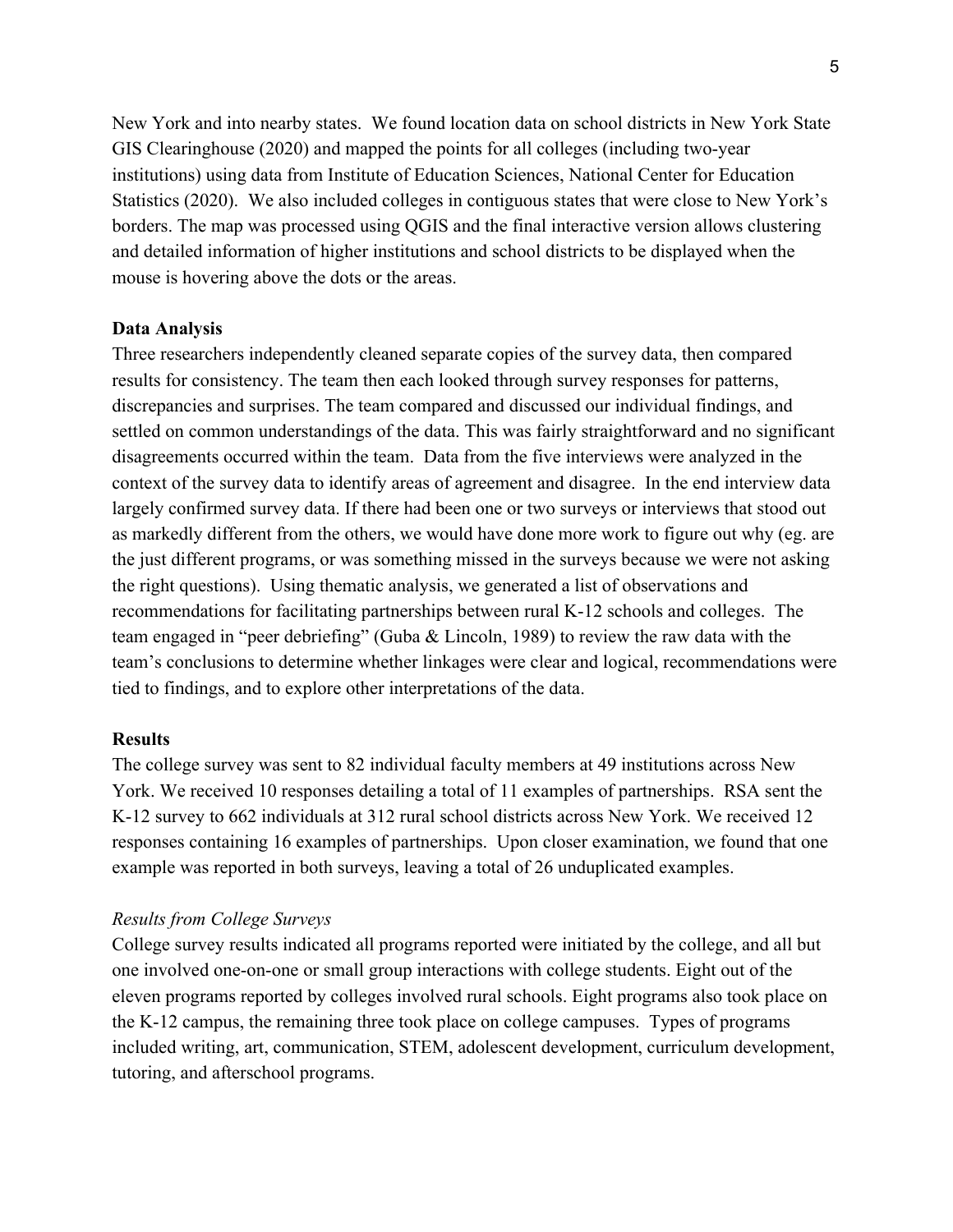Colleges traveled up to 25 miles to participate in these. This was about the limit they said they could travel, though one said they could travel 40 miles, and another said they could travel 75 miles. When asked about obstacles to increasing distance, all said travel time was an obstacle, and nine out of ten responses said funding for travel was an obstacle. Additional obstacles included transportation logistics, space, and awareness of programming.

From the perspective of the colleges, college students benefited from hands-on and applied learning, broadened perspectives, and experience of local communities, including gaining appreciation for rural areas.

The biggest challenge cited by college partners was scheduling, as was mentioned by half of the respondents. Additional challenges included defunding of schools in general, overburdened K12 teachers, the time required for college students to travel & participate, misalignment of philosophies and practices between K12 & higher ed, and the need to negotiate who and how on-site guidance will be provided to the college students during their work with K-12s. When asked for advice on how rural schools might initiate a partnership with a college, answers were unanimous: just reach out to the faculty or department of interest.

# *Results from K-12 Surveys*

K-12 surveys indicated six programs were initiated by the K-12; six indicated other/unknown; and four were initiated by the college partner. Eleven out of the sixteen partnerships involved one-on-one or small group interactions with college students. Eleven of the sixteen programs took place on the K-12 campus, and two additional programs took place on the K-12 campus AND at the college, or online (presumably on computers at the K-12 campus), and the remaining three took place on college campuses. Types of programs included student teachers or student social workers, college/career days or college tours, college level courses or early college programs, attending a performance at the college campus, Read Across America, outreach to families, media projects, mentoring, tutoring, and afterschool programs.

K-12 partners traveled an average of 25 miles to participate in these. Thirty miles was the average limit among those who provided a specific number of miles. One said they could travel an hour, another said there was no limit to how far they could travel, and one said they could travel throughout the county. When asked about obstacles to increasing distance, six indicated travel time was an obstacle, and five said funding for travel was an obstacle. No additional obstacles were identified, and two indicated there were no obstacles to increasing travel distance.

From the perspective of K-12 institutions, they benefited by having their own students exposed to college and gaining improved access to college. Partnerships also offered enrichment of students' experience and instruction. Establishing relationships between K-12 and college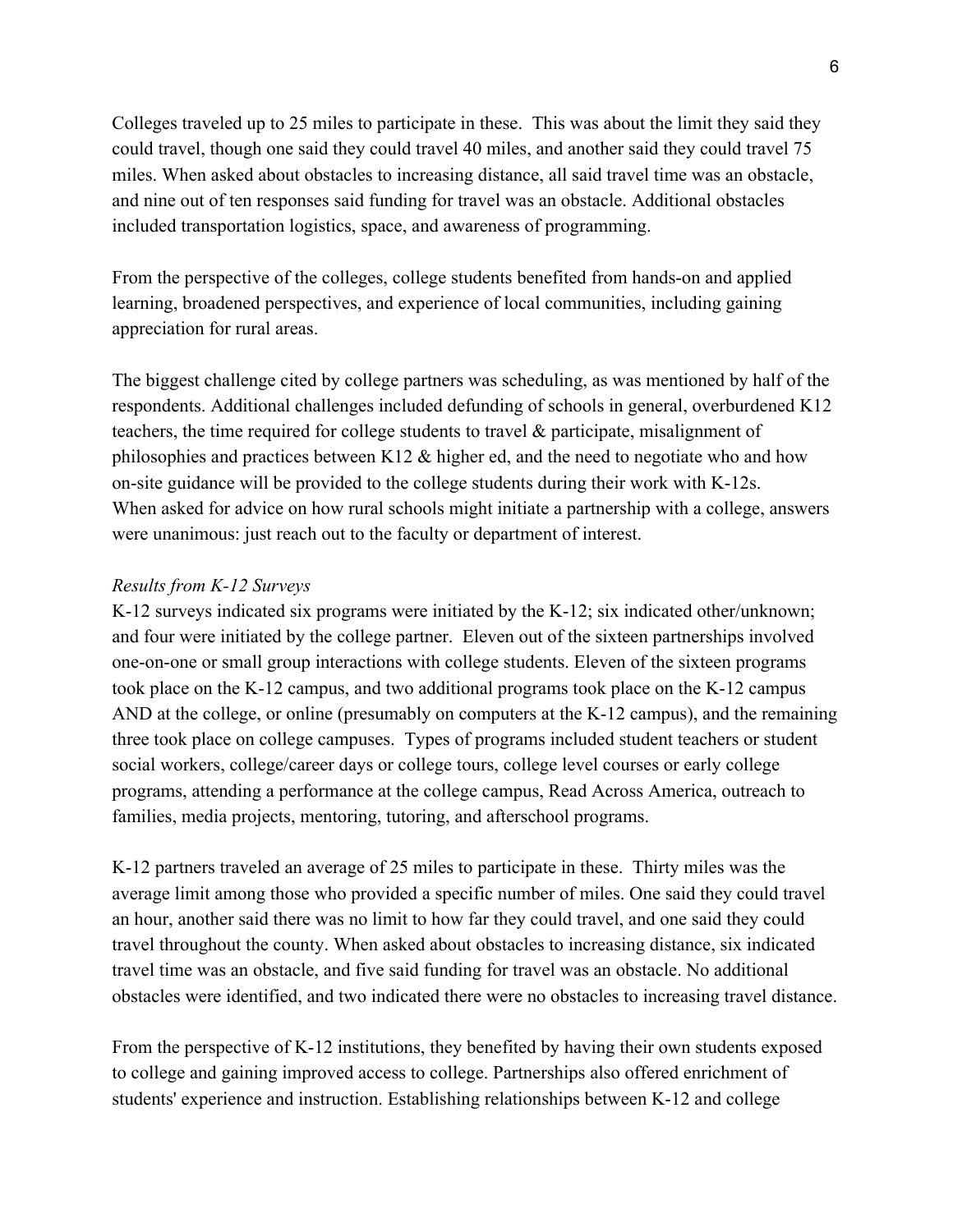students was cited as beneficial, as was enrichment for teaching staff and schools. This often came in the form of scouting out student teachers for potential employment, and improved thinking for teachers. K-12 respondents also recognized benefits to college students via hands-on and enriched experiences for them as well.

The most frequently mentioned challenges by K-12 partners were scheduling between K-12 and college partners, and transportation (time, distance, and funding). Other challenges included general funding, funding for food, restrictive rules hindering accommodation of programming, and capacity limitations that include faculty time, college instructional time, and whether K-12 students could keep up with the faster pace of the work within the partnerships.

When asked for advice for how other rural schools might initiate a partnership with a college, a couple respondents recommended spending time planning up front, and perhaps dedicating one person to organize the partnership. Other comments were general expressions of satisfaction with the partnerships.

### *Results from Interviews*

Interview data was generally consistent with survey data. Interviews were conducted with faculty from both K-12 and colleges as well as program coordinators facilitating this connection, providing us with diverse perspectives. Types of programs interviewees were involved with included tutoring, advising, college preparation (e.g. college courses for credit, SAT prep, events at colleges), career development, and summer programs. Benefits to K-12 students included increased opportunities to interact with mentors one-on-one, college prep, career development, improved critical thinking and introspection. Benefits to college students included opportunities for civic engagement, community building (including K-12 students networking with alumni from their own school who had gone to college), service learning, and enriched experiences. Challenges included transportation, time spent planning to manage conflicting schedules, and funding.

## *Aggregate Results*

Together, the surveys generated 27 examples of partnerships between colleges and K-12 schools. One example from each survey was about the same partnership, meaning both the K-12 partner and the college partner for the same project responded to their respective surveys. This resulted in a total of 26 unique examples from all survey results.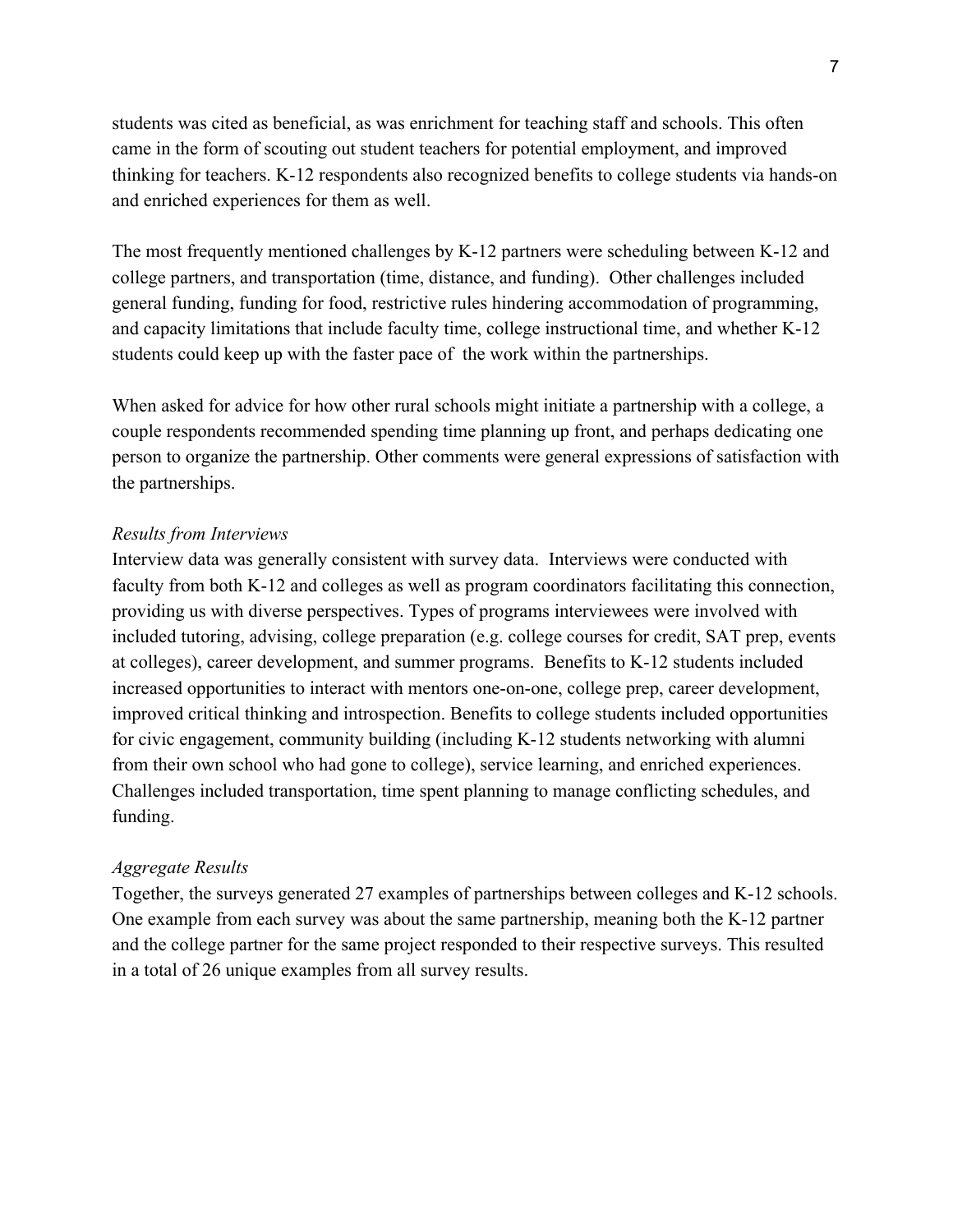The colleges cited from both surveys – meaning those already working with rural schools in NY  $-$  included $\cdot$ 

\*Adelphi University – Education Department Bard College – multiple departments Binghamton University College of Community & Public Affairs Cayuga Community College – English Department Clarkson University – multiple departments Cornell University – multiple departments Hamilton College – Music Department Houghton College – Education Department Ithaca College – Department of Mathematics Niagara University – Education Department Siena College – Writing Center SUNY Adirondack – Advanced Manufacturing Department SUNY Brockport – Education Department SUNY Cortland – Education Department SUNY Fredonia – Education Department SUNY Geneseo – Education Department SUNY Oneonta – Education Department

\* Was not sure whether they reached rural schools.

Among the 26 unique partnerships, six were initiated by K-12, six initiations were of unknown/other origin, and fourteen were initiated by colleges. Twenty-one of the 26 program examples included one-on-one or small group interactions between K-12 and college students. Eighteen of the programs took place exclusively on the K-12 campus, with two of the programs having a combination of programming at the K-12 and either online (presumably from the K-12 campus) or at the college campus. Only six of the 26 took place exclusively at the college campuses.

Colleges and K-12 institutions both cited time and funding for transportation as the biggest challenges. Often, college students had to find their own transportation. Interview data detailed the difficulty of transporting K-12 students in school busses, especially in districts where busses and bus drivers had to be back to the K-12 in order to transport children home from school in the afternoon. For these reasons, travel distance/time often had upper limits of about 25 miles for both K-12 and colleges, although there were a couple willing to travel up to 40 miles, and one that said 75 miles was the limit. Similarly, obstacles to increasing distance were travel time and funding. For both, when they did travel, they traveled about fifteen miles or less; only one traveled thirty miles.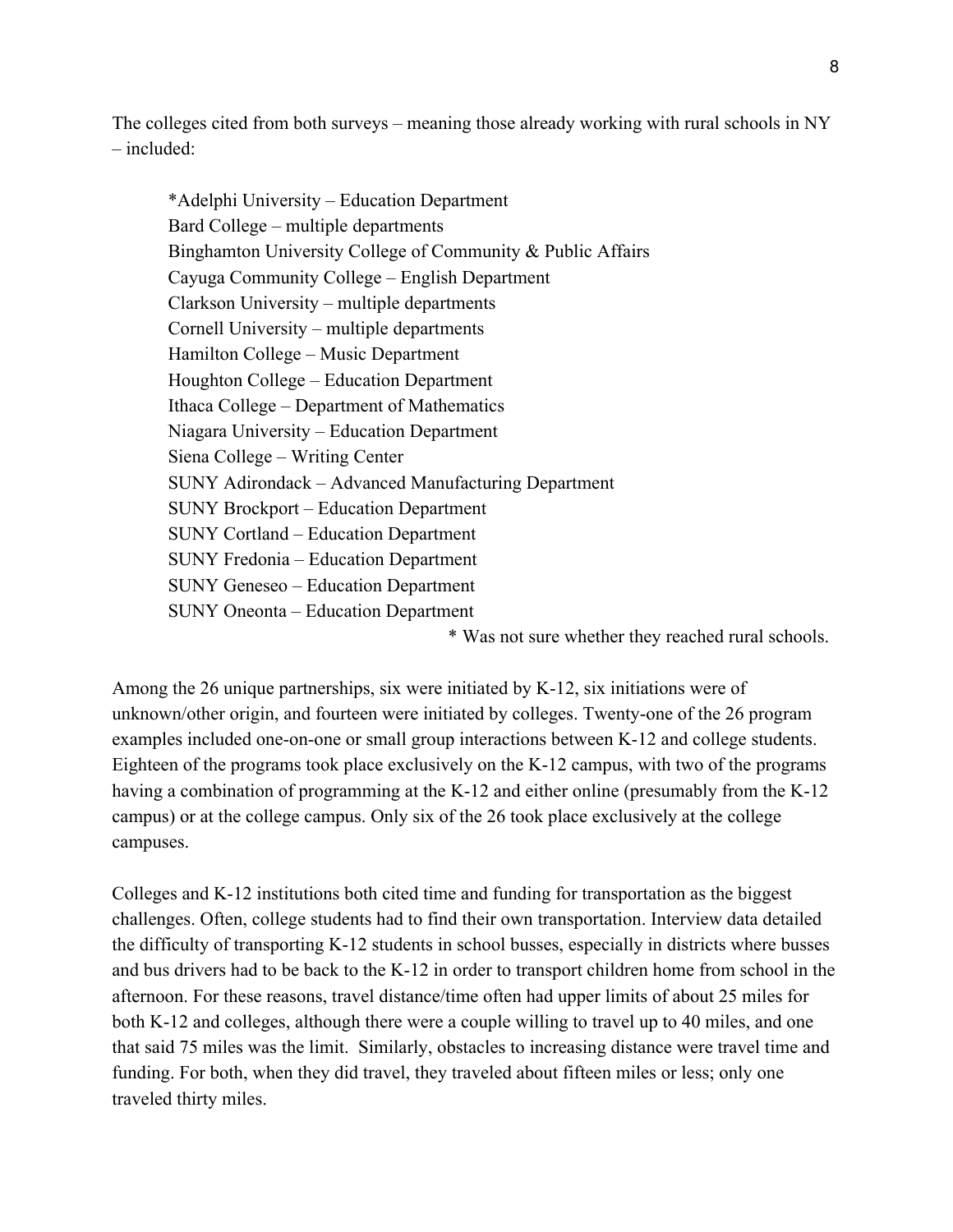An additional challenge cited on both surveys was conflicts between college schedules and K-12 schedules. Interview data indicated that field trips for K-12 need to occur during the school day in between morning and afternoon bus runs, so typically 8:00am-2:00pm. College field trips however, need to occur outside of regularly scheduled class time, since typical ninety-minute classes are not long enough to include a field trip, which means available times tend to largely be after 3:00pm. It is also known that K-12 class periods are generally around forty minutes long, while college classes range from fifty minutes to three hours long.

Benefits noted by both groups of respondents revolved around enriched learning opportunities and college readiness/preparation for K-12 students, and valuable teaching and community exposure experience for college students.

#### **Discussion**

The purpose of this study was to explore how rural schools might initiate partnerships with colleges, especially those where K-12 students can form personal relationships with college students. Also, we explored the process of K-12 initiated partnerships, perceived benefits and challenges from K-12 and college perspectives, and lessons learned for how K-12 might successfully initiate these in the future.

While the majority of the data pointed to colleges initiating partnerships with K-12 schools, from the college perspective rural schools can initiate partnerships by simply reaching out to the college departments of interest. Further, it is common for colleges to have "engagement" offices or public service centers that are designed to help facilitate partnerships where college students can be involved in communities off-campus. These college offices often know who to connect with that might have an interest in any project a K-12 might propose.

One of the goals of this research was to look more closely at the interpersonal relationships that might form between college and rural K-12 students, mainly as a means to expose rural students to different people and cultures in a low-stress environment. While our survey did ask for information that would lead to increased understanding of this dynamic, it did not elicit enough detail to understand to what extent this was happening. Some survey responses did mention that it was nice to see K-12 students and college students interacting, and that this did allow K-12 students to meet people from different backgrounds, and allowed them to learn about "content, culture, and higher education." However, the survey instrument was not sensitive enough to allow more in-depth understanding of what types of partnerships facilitate this learning, and the impacts of this learning on rural K-12 students. Interviews also did not tend to tap into this aspect well. One interview made a specific attempt to gain perspectives from a K-12 school on whether they saw value in interpersonal connections between K-12 students and college students. This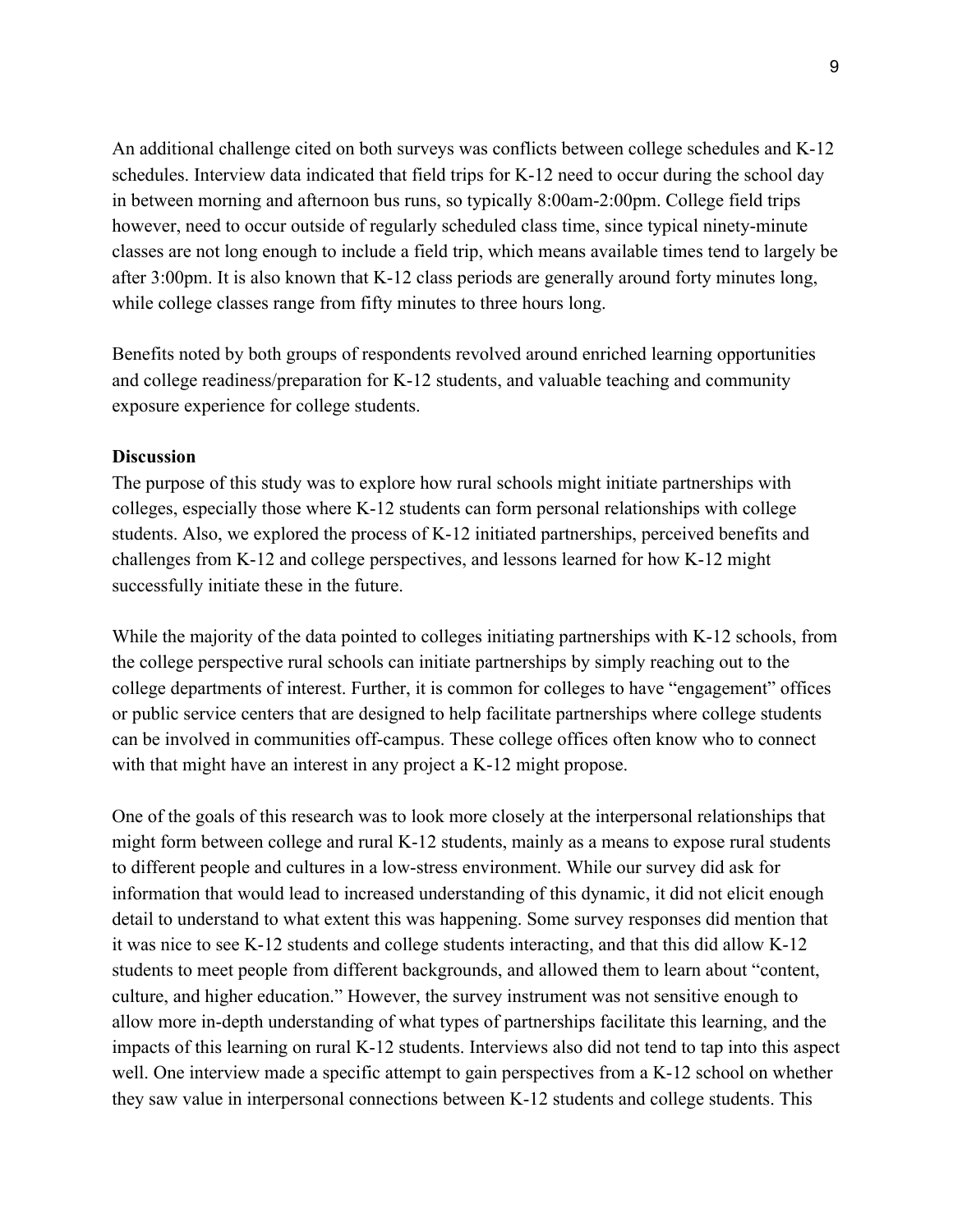respondent did acknowledge that rural students are often underprepared socially and emotionally for the transition to college, and interpersonal interactions could help with that.

While partnerships between K-12 schools and colleges provide many benefits for all parties involved, one of the notable limitations of these opportunities is the lack of psychosocial education or support for K-12 students entering college, as many of these programs primarily revolve around tutoring and academic college preparation. While rural students graduate high school at a higher rate than urban students, they are less likely to attend college right away and more likely to drop out. Academic and social shock are common for rural students who excelled in their small home school, but are surrounded with hundreds of classmates who also excelled often in much larger and better-resourced schools (Nadworney & Marcus, 2018). Add this to the usual difficulties all college students manage: anxiety, depression, and stress (LeViness, Bershad, Gorman, Braun & Murray, 2018). As mental health presents a growing concern, it is paramount to provide students with psychosocial preparation for college early on. Future models integrating a social and emotional advising component into these programs are explorable options in order to more adequately prepare students for the mentally- and emotionally-taxing aspects of college and facilitate an easier transition to higher education on a more holistic scale.

A final argument for integrating interpersonal interactions into partnerships between K-12 and college students is that exposure to people who are different from us, benefits us in many ways. Van De Vyver & Crisp (2019) explain,

When people are exposed to a more diverse group of people, their brains are forced to process complex and unexpected information. The more people do this, the better they become at producing complex and unexpected information themselves. This trains us to look more easily look [sic] beyond the obvious - precisely the hallmark of creative thinking (para. 17-20).

While there are many ways to do this, college students often bring a range of diversity to rural K-12 classrooms, since they hail from a broader geographic area, increasing likelihood of diversity among racial, ethnic, religious, cultural, and other elements. Being intentional about building in interpersonal interactions between K-12 and college students can increase partnership benefits in many ways.

Once a partner is identified, it is clear that significant time up front is needed to coordinate between the partners for scheduling, transportation, and funding in order for the partnership to be successful. K-12 schedules tend to run in 40-minute blocks from around 8am - 3pm; while college classes tend to be anywhere from 50 minutes to three hours long, and are most commonly scheduled between 9am and 4pm. Building in time and means for travel within these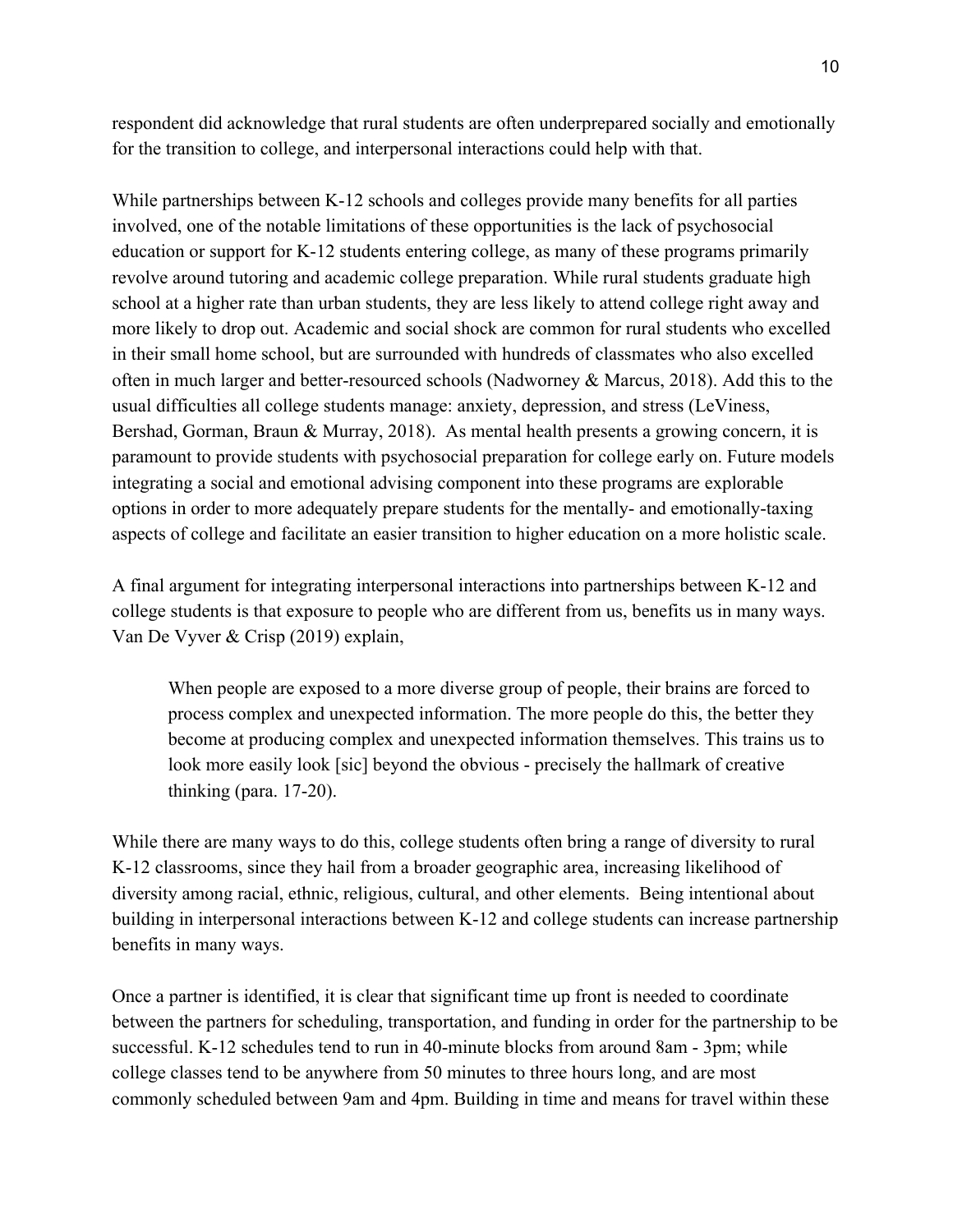schedules is tricky. As a result, most partnerships keep travel to around 15 miles, though many said they would be able to double that distance. These issues: scheduling, transportation, and funding were the top challenges identified by both college and K-12 data.

Benefits were worth the challenges, however. K-12 students benefited from experiences, material, and instruction that they may not otherwise experience. They were able to travel to college campuses, interact with college students, and get a taste of collegiate culture that may not otherwise happen. Interview data indicated that these experiences and opportunities made college attendance more likely and accessible for rural K-12 students overall.

Benefits for college students included exposure to rural communities, to understand and discover the unique qualities and issues therein. College students were also able to solidify their learning by applying lessons in real life and through hands-on opportunities. They participated in civic engagement and leadership development as well. Importantly, one of the benefits cited in the college survey was that college students participating in partnerships with rural K-12 schools do see the opportunities and benefits of living and working in a rural community and come to consider this as an option for themselves.

Some unexpected benefits for faculty included access for K-12 faculty to new materials and teaching strategies from the colleges. Through student teachers, K-12 schools are able to "test out" potential new hires, as well as showcase to them the benefits of teaching at rural schools. Alternatively, college faculty have a conduit via these partnerships to gain understanding of how their research and teaching plays out in the field, and adjust accordingly. New ideas for research also can emerge from these field experiences.

One of the most worrying trends for rural communities is population loss, particularly young high school graduates, due to the lack of academic and economic opportunities (Kumar, 2018). The consequences of this outmigration includes dwindling tax revenue and government spending cuts, resulting in business and school closures (Kumar, 2018). Schools have also been forced to cut programming and teaching staff. This leads to a vicious cycle that drives more people (including teachers) packing for the cities and leads to the demise of rural communities and teaching staff. The establishment of more connections between K-12 and college students increases the academic opportunities that rural students have access to, helping to make up for some of the losses. Moreover, college students are exposed to the teaching opportunities and community assets that exist in rural areas, which can result in attracting college students back to these communities post-graduation. These opportunities present a piece of the solution for incentivizing youth to stay in rural communities. This marks a potential first step in building prospering economies and thriving rural communities.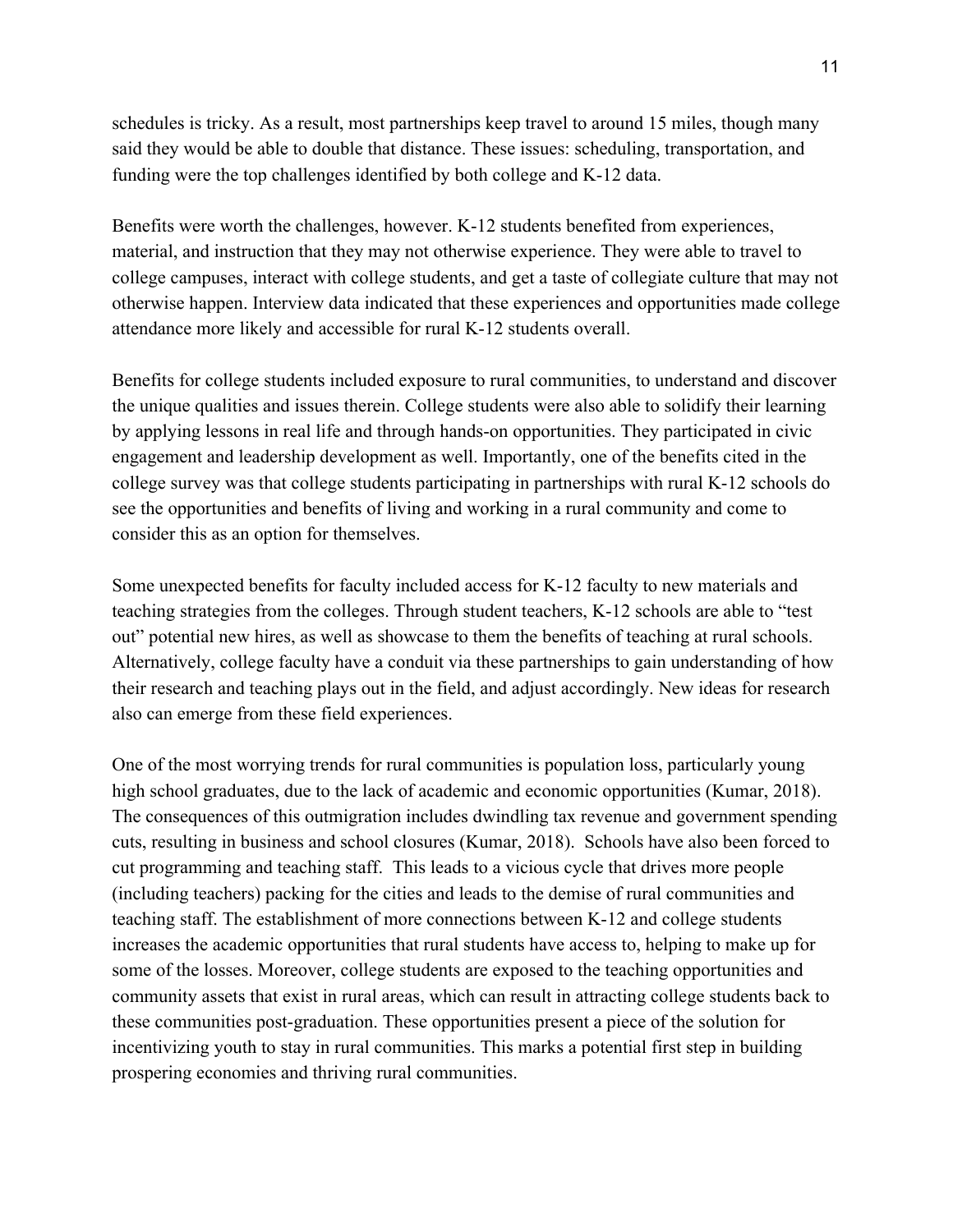### **Recommendations**

The data we collected was rich with individual ideas for programming, myriad mutual benefits, ways to manage timing and travel, and enthusiasm for these partnerships. Overall, there were some main lessons to consider for future partnerships between K-12 and colleges, especially for rural K-12 partnerships:

- 1. Initiation: While colleges have initiated most of the programs we learned about here, they tell us that K-12 schools can just "reach out" to them to initiate partnerships as well. Finding a specific department that is most relevant is one way to reach out (e.g. the English Department for a writing project), but most colleges have public service centers where they match college-based resources to community needs/requests. Also many colleges now have engaged learning offices, where faculty are encouraged to create learning experiences in collaboration with communities. Public service offices and engaged learning offices on college campuses often know where to look to find support for your partnership.
- 2. Relationships/SEL: The literature indicates that rural students are more likely to drop out of college, and that reasons for this include academic and social culture shock. We also know that college visits increase the likelihood of enrollment (Birch & Rosenman, 2019). Further, exposure to people different from ourselves can better position us to work through complex and new situations (Van De Vyver & Crisp, 2019). This suggests that partnerships that bring  $K-12$  students to campus, and/or those that allow for personal interactions between K-12 and college students have more benefits than the explicit goals of the partnership would suggest, and may help increase college attendance and persistence, as well as academic, career, and social success later on. Partnerships should thus make intentional efforts to build in these aspects wherever possible.
- 3. Planning: Allow ample time to align issues of differing philosophies, approaches, workloads, scheduling, and needs of K-12 students and of college students during these projects. One suggestion from a survey mentioned assigning a person to be responsible for this, emphasizing the complexity and importance of the planning process.
- 4. Remote programming: Rural schools, by definition, are more remote and thus more difficult to access for these partnerships. As we have seen with this study, colleges and rural K-12s are finding ways to overcome this. One option deserving further consideration, particularly in this era of COVID-19, is online programming. Whether fully online, or a blend of online and in-person, online programming can solve issues of funding, transportation, scheduling, and access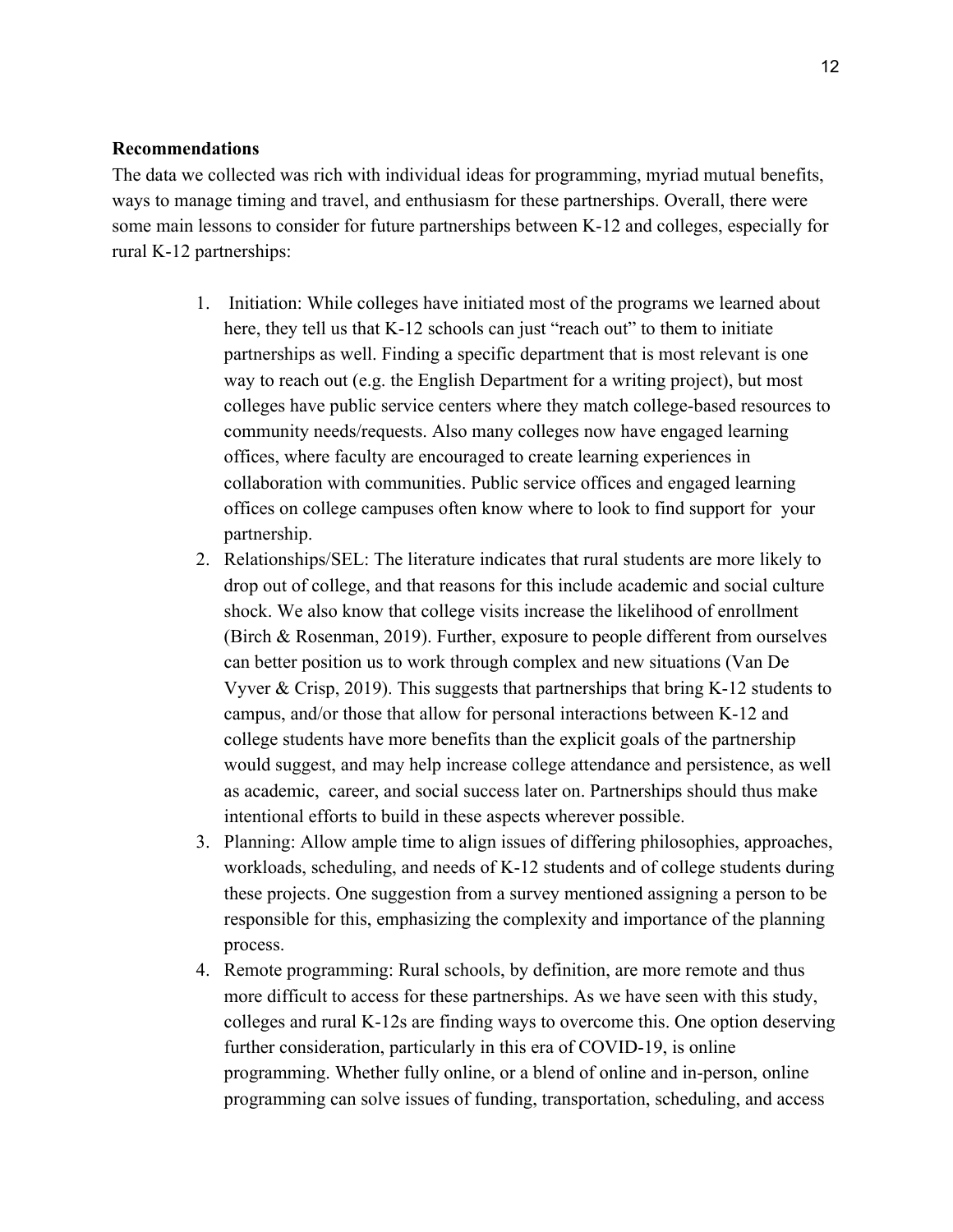for rural K-12s. This could include online tutoring/mentoring with volunteers, student teaching, and even one-on-one or small group projects.

5. Further research: While the data for this project was largely collected prior to NY's COVID-19 stay-at-home orders, many of these programs did make the switch to online at that point. Reconnecting with the respondents of this study could help illuminate some early ideas, challenges and lessons learned for online college – K-12 partnerships.

As a final thought, it bears noting that our data set was very small, and we cannot explain this. Because our surveys explained what we were looking for, inviting people to take them IF they had a qualifying program, we do not know how many people chose NOT to take the survey because they either 1) did not have a partnership, or 2) had a partnership but did not think it was of interest to this project. Thus, it may be that our data represents the totality of partnerships between rural K-12 schools and colleges at this time, or that our methods to collect information on these partnerships was flawed. Thus, these lessons may not be comprehensive, or even representative, of partnerships state-wide. However, the findings do give us ideas for how to proceed with future partnerships, and what we can expect with benefits and struggles so that future partnerships may be stronger and more impactful.

### **References**

Adams, B. L. & Woods, A. (2015). A model for recruiting and retaining teachers in Alaska's rural K-12 schools. Peabody Journal of Education, 90, 250-262.

Birch, M. & Rosenman, R. (2019). Is it the visit or the scholarship? An analysis of a special campus visitation program. Education Economics, 28(2), 179-195.

Booth, L. & Graves, B. A. (2018). Service learning initiatives in rural populations: Fostering cultural awareness. Online Journal of Rural Nursing and Health Care, 18(1), 90-111.

Brown, D. & Schafft, K. (2019). Rural people and communities in the 21st century: Resilience and transformation, 2nd ed. Medford, PA: Polity Press.

Bryan, C. & Sims, S. (2014). K-12 and university partnerships: Bridging the advocacy gap. ASHA Leader, 19(9), 42-43.

Carr, P.J. & Kefalas, M.J. (2009). Hollowing out the middle: The rural brain drain and what it means for rural America. Boston, MA: Beacon Press.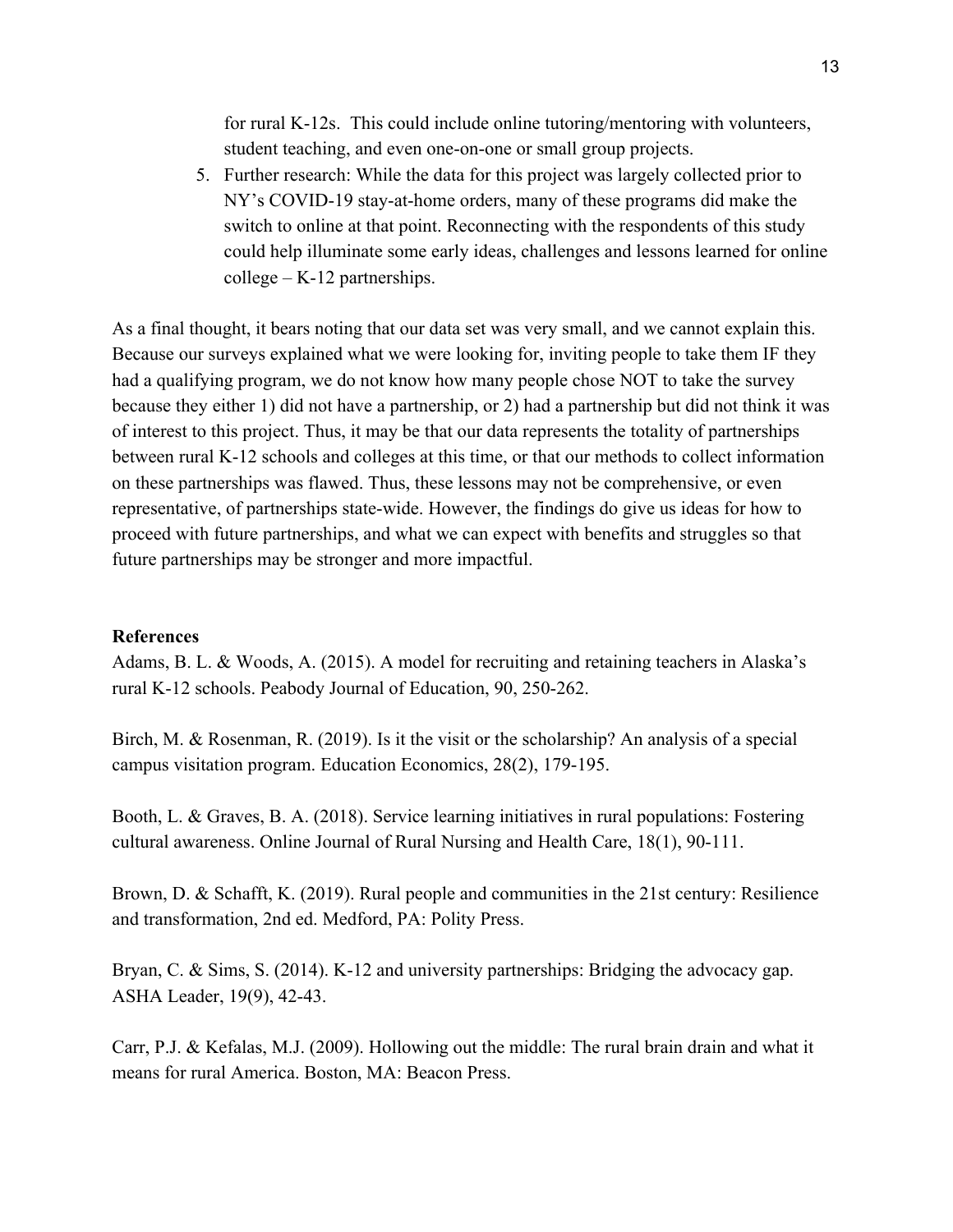Dahl, R. & Droser, M. (2016). Building an effective and affordable k-12 geoscience outreach program from the ground up: A simple model for universities. Journal of Geoscience Education, 64(1), 5-16.

Druckman, R., Peterson, L. & Thrasher, M. (2002). Partnerships with K-21 education. Ne Directions for Higher Education, 120, 11-18.

Fliegler, C.M. (2011). Partnerships that work. Trustee: The Journal for Hospital Governing Boards, 64(3), 8-9.

Guba, E.G. & Lincoln, Y.S. (1989). Fourth generation evaluation. Sage Publications.

Hammer, P.C., Hughes, G., McClure, C., Reeves, C. & Salgado, D. (2005). Rural teacher recruitment and retention practices: A review of the research literature, National Survey of Rural Superintendents, and case students of programands in Virginia. Appalachia Educational Laboratory at Edvantia.

Hill, E., Milliken, T., Goff, J., Clark, D. & Gagnon, R.J. (2015). Development and implementation of CARE Now: A university, municipal recreation department, and public school collaborative model. Journal of Park and Recreation Administration, 33(3), 62-75.

Hudachek-Buswell, M., Stallworth, C., Cheatham, L., North, F. & Banjeree, R. (2020). Higher education and elementary school computing partnership. Annual Conference on Innovation and Technology in Computer Science Education, Portland, OR, 1112-1113.

Institute of Education Sciences, National Center for Education Statistics. (2020). School Locations & Geoassignments. Education Demographics & Geoassignments. <https://nces.ed.gov/programs/edge/Geographic/SchoolLocations>

Jablonski, E. & Vigeant, M.A. (2014). Engineering camp: A residential experience designed to build academic capital in pre-college students. 121st ASEE Annual Conference & Exposition, June 15-18, 2014, Indianapolis, IN.

Kabaker, J.C. (2012). A closer look at Title I funding in urban versus rural districts. New America, Blog Post: Feb 27, 2012.

[https://www.newamerica.org/education-policy/federal-education-budget-project/ed-money-watc](https://www.newamerica.org/education-policy/federal-education-budget-project/ed-money-watch/a-closer-look-at-title-i-funding-in-urban-versus-rural-districts/) [h/a-closer-look-at-title-i-funding-in-urban-versus-rural-districts/](https://www.newamerica.org/education-policy/federal-education-budget-project/ed-money-watch/a-closer-look-at-title-i-funding-in-urban-versus-rural-districts/)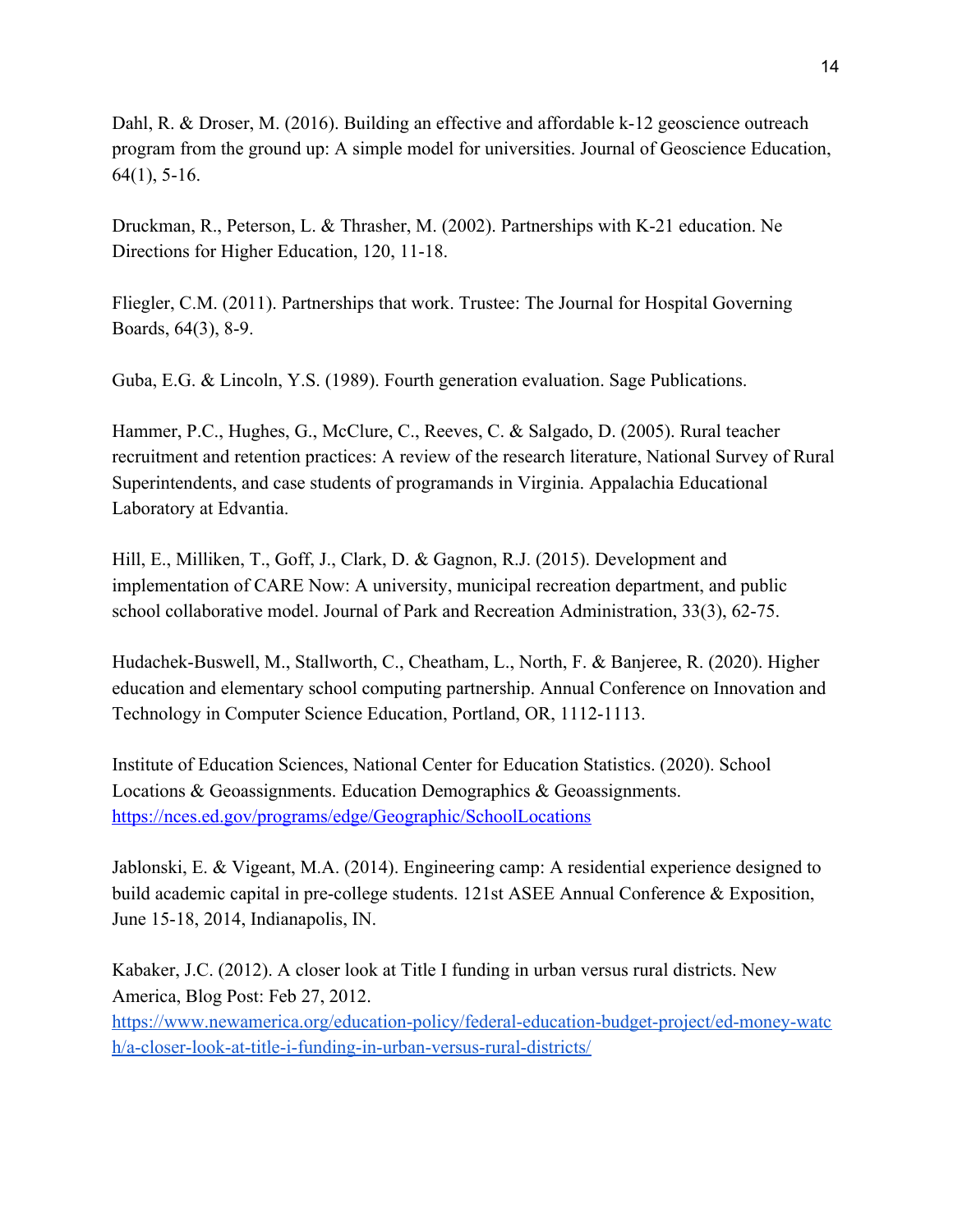Kumar, D. (2018). Rural America is losing young people - consequences and solutions. News  $\&$ Updates, Wharton Public Policy Initiative, University of Pennsylvania. <https://publicpolicy.wharton.upenn.edu/live/news/2393-rural-america-is-losing-young-people->

Leviness P., Bershad, C. Gorman, K, Braun, L., & Murray, T. (2018). The Association for university and College Counseling Center Directors annual survey - public version 2018. [https://www.aucccd.org/assets/documents/Survey/2018%20AUCCCD%20Survey-Public-June%](https://www.aucccd.org/assets/documents/Survey/2018%20AUCCCD%20Survey-Public-June%2012-FINAL.pdf) [2012-FINAL.pdf](https://www.aucccd.org/assets/documents/Survey/2018%20AUCCCD%20Survey-Public-June%2012-FINAL.pdf)

Mallinson, C. & Hudley, A.H.C. (2018). Balancing the communication equation: An outreach and engagement model for using sociolinguistics to enhance culturally and linguistically sustaining K-12 STEM education. Language, 94(3), e191-e215.

 Marcus, J. & Krupnick, M. (2017). The rural higher-education crisis. The Atlantic, September 27, 2017.

[https://www.theatlantic.com/education/archive/2017/09/the-rural-higher-education-crisis/541188](https://www.theatlantic.com/education/archive/2017/09/the-rural-higher-education-crisis/541188/) [/](https://www.theatlantic.com/education/archive/2017/09/the-rural-higher-education-crisis/541188/)

Nadworney, E. & Marcus, J. (2018). "Going to office hours is terrifying" and other tales of rural students in college. Morning Edition, December 12, 2018, National Public Radio. [https://www.npr.org/2018/12/12/668530699/-going-to-office-hours-is-terrifying-and-other-hurdl](https://www.npr.org/2018/12/12/668530699/-going-to-office-hours-is-terrifying-and-other-hurdles-for-rural-students-in-col) [es-for-rural-students-in-col](https://www.npr.org/2018/12/12/668530699/-going-to-office-hours-is-terrifying-and-other-hurdles-for-rural-students-in-col)

NYS GIS Clearinghouse (2020). NYS Schools and School District Boundaries. GIS Data Set Details. <http://gis.ny.gov/gisdata/inventories/details.cfm?DSID=1326>

Richard, A. & Hoff, D.J. (2003). Schools trim fiscal fat, and then some. Education Week, 3(24), 1-18.

Showalter, D., Hartman, S.L., Jhnson, J. & Klein, B. (2019). Why rural matters 2018-2019: The time is now. A Report of the Rural School and Community Trust.

Spencer-Oatey, H. & Dauber, D. (2019). Internationalisation and student diversity: How far are the opportunity benefits being perceived and exploited? Higher Education, 78, 1035-1058.

Tavakol, D. N. & Emmons, K. (2019). Design of a student-led organizational partnership to host an annual statewide Science Olympiad K-12 outreach tournament. Advances in Physiology Education, 43(3), 401-407.